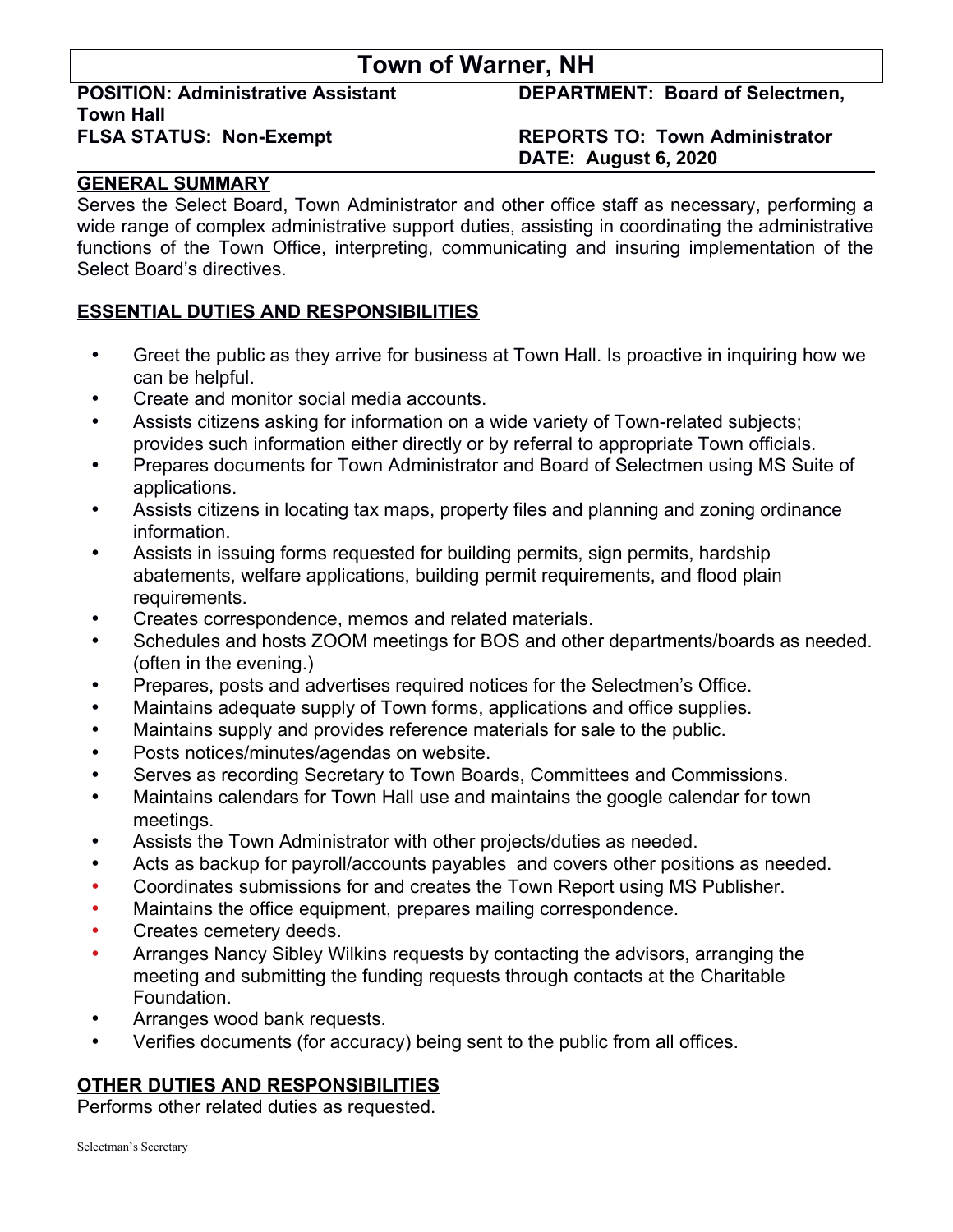**SUPERVISORY CONTROLS** The employee plans and carries out the successive steps and handles problems and deviations in the work assignment in accordance with instructions, policies, previous training or accepted practices in the occupation. Completed work is usually evaluated for technical soundness, appropriateness and conformity to policy and requirements. The methods used in arriving at the end results are not usually reviewed in detail.

**GUIDELINES** Procedures for doing the work have been established and a number of specific guidelines are available. The number and similarity of guidelines and work situations requires the employee to use judgment in locating and selecting the most appropriate guidelines, references and procedures for application and in making minor deviations to adapt the guidelines in specific cases. At this level, the employee may also determine which of the several established alternatives to use. Situations to which the existing guidelines cannot be applied or significant proposed deviations from the guidelines are referred to the supervisor.

**COMPLEXITY** The work consists of duties that involve related steps, processes or methods.

**SCOPE AND EFFECT** The work involves the execution of specific rules, regulations or procedures and typically comprises a complete segment of an assignment or project of broader scope. The work product or service affects the accuracy, reliability or acceptability of further processes or services.

**PERSONAL CONTACTS** The contacts are with members of the general public, as individuals or groups, in a moderately structured setting (e.g., the contacts are generally established on a routine basis, usually at the employee's work place.)

 **PURPOSE OF CONTACTS** The purpose is to plan, coordinate or advise on work efforts or to resolve operating problems by influencing or motivating individuals or groups who are working toward mutual goals and who have basically cooperative attitudes.

**SUPERVISORY AND MANAGEMENT RESPONSIBILITY** Employees are responsible only for the performance of their own assigned work. They may be asked to train new employees in the fundamentals of the job or to participate in cross-training of other employees in the Department, but such assignments do not include the on-going authority to assign and review the work of other employees or to recommend or take corrective action with regard to the performance of other employees.

# **DESIRED MINIMUM QUALIFICATIONS**

# **Education and Experience**

- Knowledge and level of competency commonly associated with completion of a high school education.
- Experience using technology, computers, software applications, printers, stamp machine, a must. Must be able to learn a new application on his/her own using the online tools. Advanced skills in the MS suite would be a plus.
- Sufficient experience to understand the basic principles relevant to the major duties of the job usually associated with having had a similar position for one to two years.

# **Knowledge, Skills and Abilities**

• Knowledge of general Town operations and organization, office and administrative practices and procedures.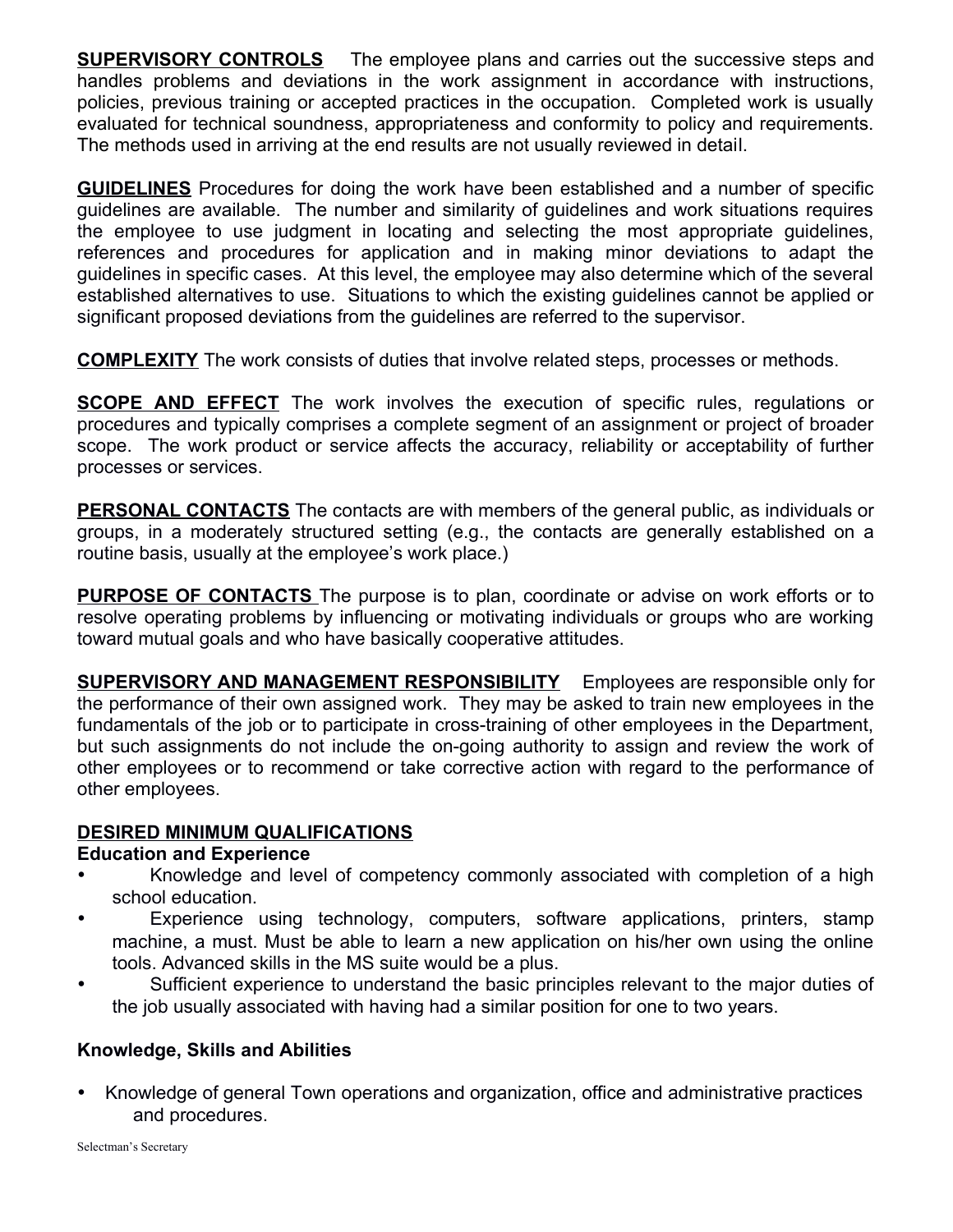- Knowledge of business English, vocabulary, spelling, grammar and professional ability to communicate in words and writing.
- Knowledge of basic bookkeeping practices, and record keeping systems.
- Knowledge of NH Statutes relating to municipalities, governmental operations and tax administration, or interested in acquiring the skills.
- Knowledge of the principles of real estate and property valuation, or interested in acquiring the skills.
- Skill in using basic spreadsheet functions.
- Skilled in using office equipment including computer and related software, and copier.
- Skills in keeping the office and public rooms organized at all times. We are the face of all the Town offices.
- Ability and track record in staying calm if the public is not calm, and helping to de-escalate a situation.
- Ability to be detail oriented, work well under pressure and to maintain a high level of professionalism and confidentiality with high-level officials, department heads, employees and the general public.
- Ability to deal with public relations problems courteously and tactfully.
- Ability to navigate social media and have a plan for increasing the Town's visibility through social media.

### **SUPERVISON EXERCISED**

None.

## **LICENSING AND CERTIFICATION**

None.

### **TOOLS AND EQUIPMENT USED**

Computers, copier, phone and other general office equipment.

### **PHYSICAL DEMANDS**

The physical demands described here are representative of those that must be met by an employee to successfully perform the essential functions of this job. Reasonable accommodations may be made to enable individuals with disabilities to perform the essential functions.

While performing the duties of this job, the employee is frequently required to stand; walk; sit; use hands to finger, handle, or feel; reach with hands and arms, speak, see and hear. Employee must occasionally lift/move up to 25 pounds, crouch bend or stoop.

### **WORK ENVIRONMENT**

The work environment characteristics described here are representative of those an employee encounters while performing the essential functions of this job. Reasonable accommodations may be made to enable individuals with disabilities to perform the essential functions.

Work is primarily performed in office setting**.** Attendance at night meetings is required (post covid.) Some travel to offsite locations may be required.

**External and internal applicants, as well as position incumbents who become disabled as defined under the Americans with Disabilities Act, must be able to perform the essential**